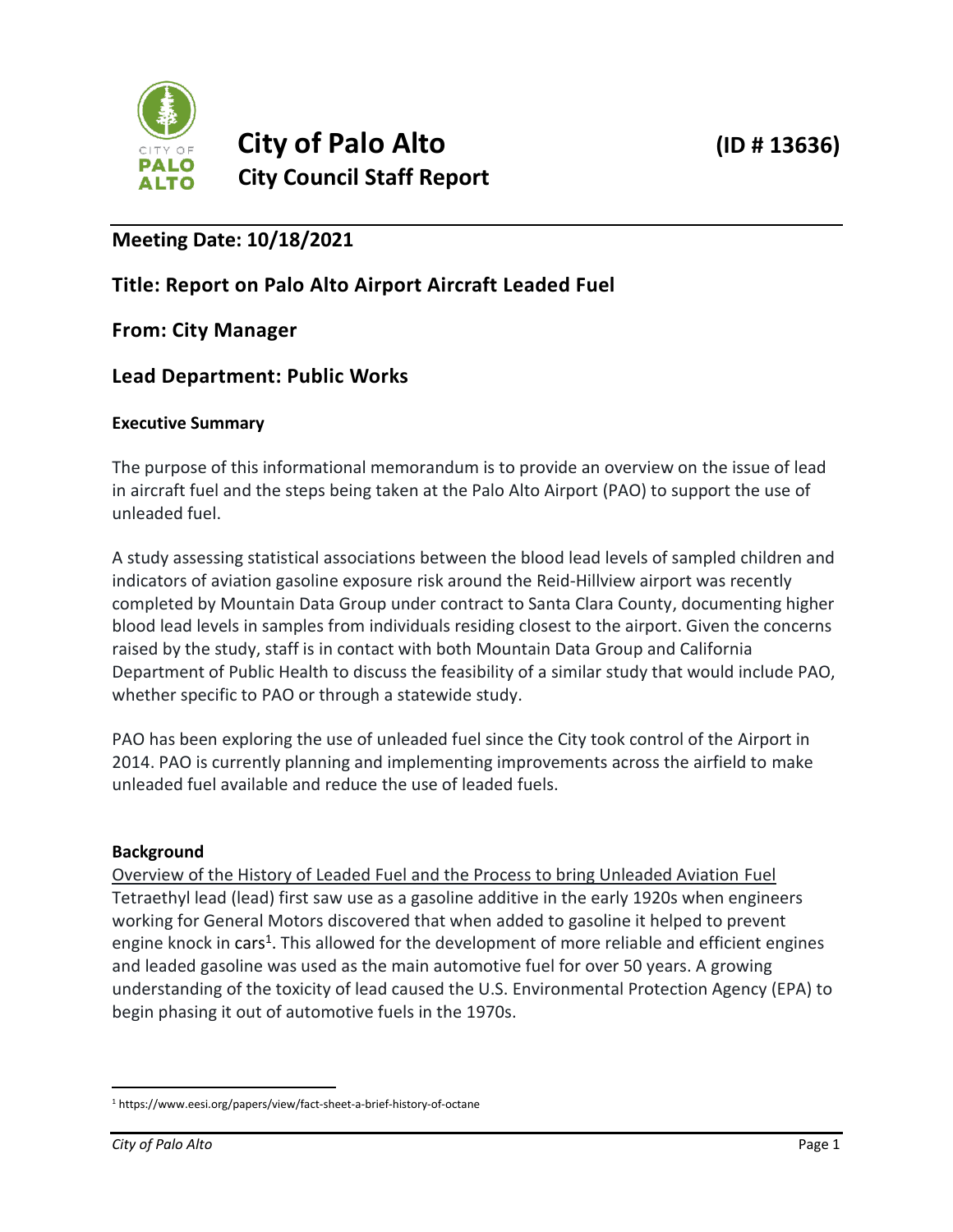For several reasons, the general aviation piston aircraft fleet continues to rely on fuel with a lead additive, 100LL (low lead). Compared to cars, aircraft generally have higher performance engines with higher octane requirements, have a higher average age<sup>2</sup>, are subjected to a wider fluctuation in environmental factors such as temperature, altitude, and pressure, and are at a much greater risk of a serious accident in the event of an engine failure.

100LL is now the only remaining lead-containing transportation fuel, and emissions from smallpiston engine aircraft have become the largest contributor of lead emissions produced in the U.S, though total lead emissions are relatively low<sup>3</sup>. The Federal Aviation Administration (FAA) shares the EPA's concern over these emissions and is committed to the removal of lead from aviation gasoline. In 2013, the FAA launched the Piston Aviation Fuels Initiative (PAFI) with the goal of working with fuel producers and aircraft manufacturers to develop an unleaded replacement for 100LL. The program invites fuel producers to submit new unleaded fuel formulations to the FAA for rigorous testing. The goal of the program is to develop an unleaded alternative to 100LL that will work with 100% of the general aviation piston fleet, which has turned out to be a more difficult task than anticipated. The original estimated completion date of 2018 has passed, while the FAA has tested over 279 fuel formulations to find a workable solution<sup>4</sup>. The FAA remains committed to this program and tests are on-going.

In a separate effort, U.S. company Swift Fuels has developed UL94 Unleaded Avgas. Due to its lower octane rating than 100LL (94 vs. 100) it is not able to be used in high performance aircraft. However, it is still compatible with 66% of the U.S. piston aircraft fleet with no modifications necessary<sup>5</sup>. Once in the aircraft fuel tanks, it can be mixed in any ratio with 100LL. It also has the potential to increase the amount of time between required maintenance due to its clean burning characteristics. It is currently available at 22 U.S. airports, most of which are in the mid-west and closer to the Swift Fuels production plant in Indiana<sup>6</sup>.

In July 2021, the FAA awarded General Aviation Modifications Inc. a supplemental type certificate (STC) for their newly developed 100 octane unleaded aviation fuel, known as G100<sup>7</sup>. The fuel has been in development and testing for the past decade to achieve this certification. It will initially have limited availability and is currently restricted to use in Cessna 172 aircraft powered by Lycoming engines. As testing continues, the STC is expected to be expanded to the entire piston engine aircraft fleet and the fuel will become more widely available.

With several companies pursuing FAA certification for unleaded fuels, the removal of leadsupplemented aviation fuel from the market is rapidly approaching. Aircraft owners can look forward to alternative fuels that are competitively priced, less harmful, and induce less maintenance.

<sup>2</sup> https://www.documentcloud.org/documents/20475932-26050#document/p45/a2030254

<sup>3</sup> https://www.faa.gov/about/initiatives/avgas/

<sup>4</sup> https://www.faa.gov/news/press\_releases/news\_story.cfm?newsId=14714

<sup>5</sup> https://www.swiftfuelsavgas.com/faq

<sup>6</sup> https://www.google.com/maps/d/u/0/viewer?mid=1fNC9vcS4U3u15y5FxBZ\_d6Mjqvw&ll=40.805955463244246%2C-94.37862123125001&z=5

<sup>7</sup> https://www.avweb.com/aviation-news/gami-awarded-long-awaited-stc-for-unleaded-100-octane-avgas/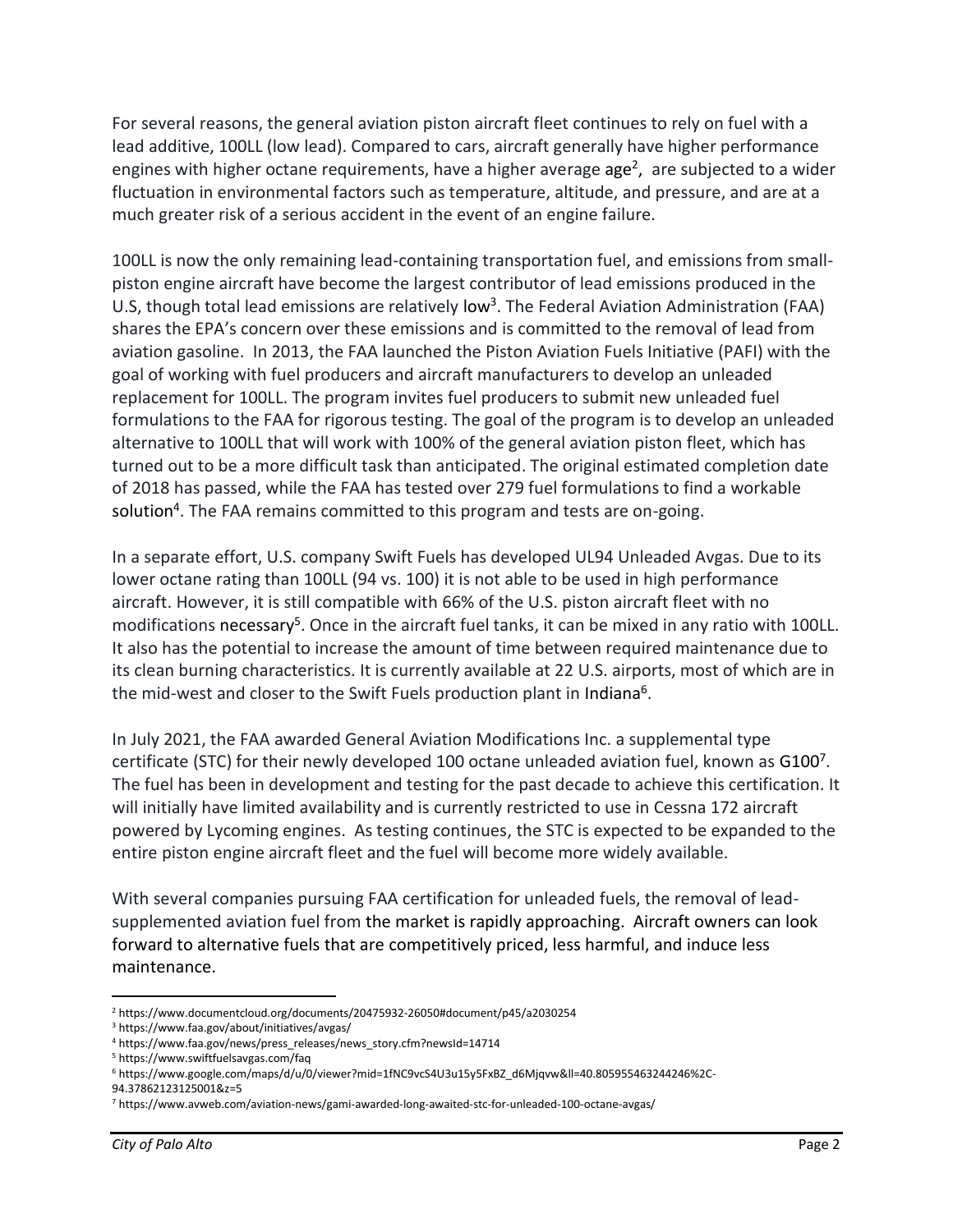There are no federal regulations regarding lead emissions from aircrafts. The EPA has not issued findings under the Clean Air Act to set emissions standards. Thus, there is no legal prohibition or limit on the use of leaded fuel for aircrafts. Fuel sales and flight operations are both aeronautical activities; therefore, the FAA would consider any measures that regulate either the sale or use of leaded fuel under Grant Assurance 22 and consider whether the measure is (1) a reasonable restriction on access and/or (2) unjustly discriminatory.

The Bay Area Air Quality Management District (BAAQMD) has historically monitored air lead concentrations at PAO and it was determined that the air quality lead levels were within acceptable ranges and did not necessitate on-going monitoring. BAAQMD removed their testing equipment from PAO shortly after the Airport was transferred back to the City of Palo Alto in 2014.

The Airport has actively investigated options for bringing unleaded fuel to PAO since 2014. Historically, there was a lack of interest from PAO users due to the absence of its certification for use by aircraft engine manufacturers. However, as described below, technology has since changed and the users of PAO are eager to adopt this new fuel source. Airport tenants have embraced the PAO's sustainability measures and use of an electric fuel truck. PAO is also currently in the process of applying for a federal grant program that would fund the purchase of electric airport operation vehicles, converting PAO's fleet to electric vehicles.

### **Discussion**

### Santa Clara County Blood Lead Level Study

On February 11, 2020, the Santa Clara Board of Supervisors authorized a contract with Mountain Data Group to assess statistical associations between the blood lead levels of sampled children and indicators of aviation gasoline exposure risk around Reid-Hillview airport which included residential distance from the airport, residential near angle from the airport or wind direction from the airport, and piston-engine aircraft traffic or number of aircraft operations. On August 3, 2021, the County of Santa Clara released the findings, documenting higher blood lead levels in samples closest (within ½-mile) to the airport. [https://news.sccgov.org/sites/g/files/exjcpb956/files/documents/RHV-Airborne-Lead-Study-](https://news.sccgov.org/sites/g/files/exjcpb956/files/documents/RHV-Airborne-Lead-Study-Report.pdf)[Report.pdf](https://news.sccgov.org/sites/g/files/exjcpb956/files/documents/RHV-Airborne-Lead-Study-Report.pdf)

The County Administrator's office and County Department of Airport and Roads' Airports Division briefed the Palo Alto City Manager, Director of Public Works, and PAO Manager on the study. Staff is collaborating and continuing to work closely with them.

One approach would be to conduct a similar study of the area around PAO. County staff put City staff in touch with Mountain Data Group, as well as the California Department of Public Health (CDPH), owner of the blood test data involved. Conducting a PAO-specific study would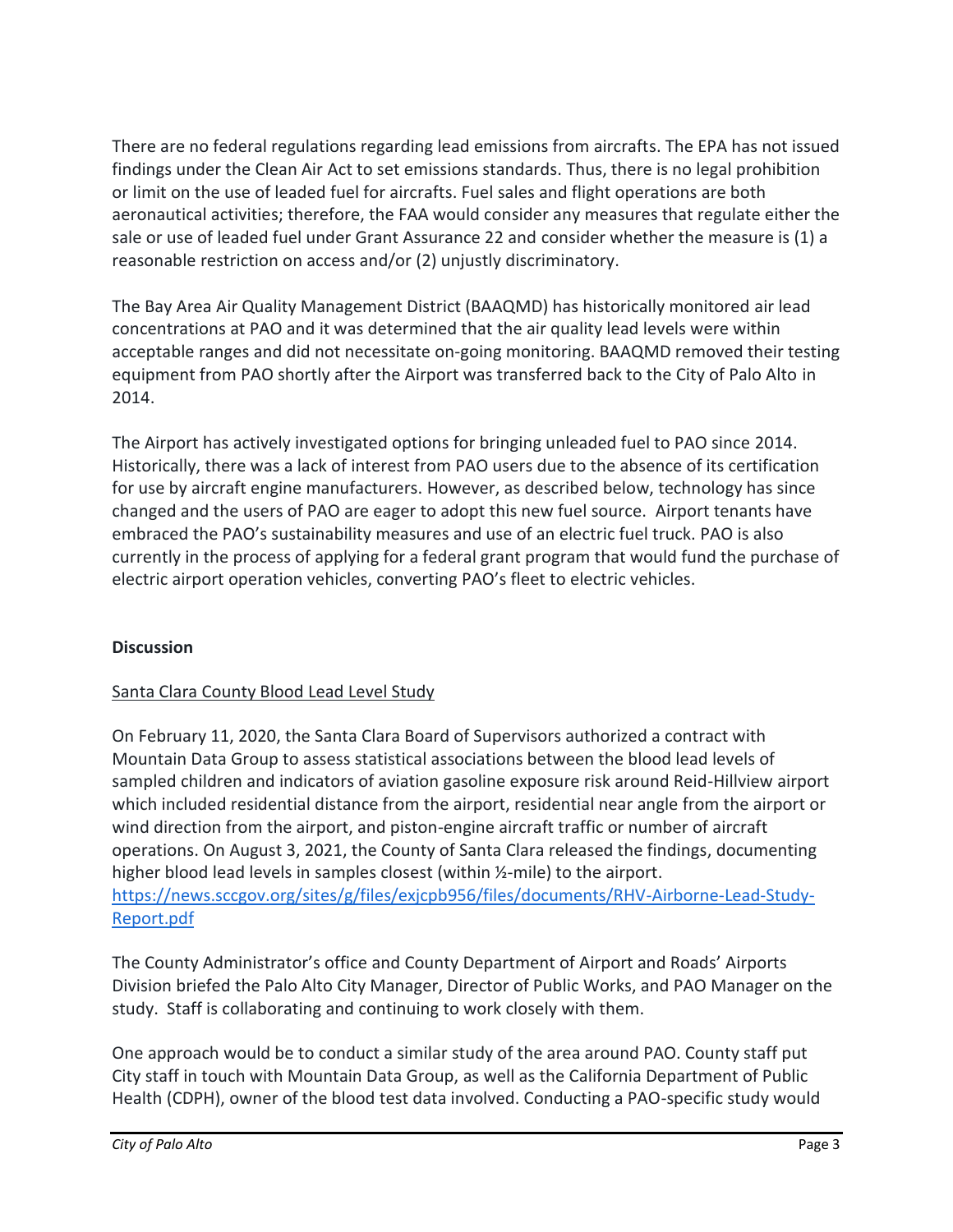likely require agreements with CDPH and the County of San Mateo to include East Palo Alto and possibly Menlo Park in the study. Alternatively, CDPH indicated ongoing discussion with the federal EPA on the possibility of a statewide study. Staff is currently waiting to hear back from CDPH about their discussions with EPA and a potential statewide study.

#### Bringing unleaded aviation fuel to PAO

PAO has been pursuing providing unleaded aviation fuel since taking control of the Airport in 2014. Only recently has both the availability of the product and interest of the pilot community aligned. PAO and its tenants are working to bring the aviation fuel to the Airport this Fall.

#### 1. Palo Alto Aircraft Study

The UL94 product can possibly be used by 66% of the current general aviation fleet at the Palo Alto Airport. A survey was conducted of aircraft based at Palo Alto Airport to determine potential use of Swift Fuel UL94 Unleaded Avgas. At least 55% of those who responded to the survey would consider using UL94 or another sustainable product, with many willing to pay higher costs for the fuel. Many of those who responded to the survey added comments about their aircraft not being able to support the UL94 product, but stated they would consider another sustainable product.

#### 2. Fuel Farm Improvements

Fuel at the Airport is stored at the fuel farm in a series of above ground storage tanks. The tanks are owned by PAO and operated by the Fixed Base Operators (FBOs) who are responsible for the buying, selling, and storage of the fuel.

Assessment of the fuel farm is currently being conducted to address the environmental and facility requirements for the new fuel sales. Additional above ground storage tank(s) will need to be installed to store the unleaded fuel. Currently an implementation plan is being prepared to account for the dedicated infrastructure required, including underground fuel lines and dispensing system. Once a preliminary assessment is completed, staff envisions creating a new capital improvement program project to support the design and construction of the needed fuel farm improvements.

PAO staff are closely monitoring the new sale of UL94 at the Watsonville Airport, the Santa Clara County Airports, and the San Carlos Airport for best practices and lessons learned.

### 3. Current Transition to Unleaded Aviation Fuel

City staff has met with airport user groups (Flight Schools, Palo Alto Airport Association, Airport Businesses and Tenants), including working with the two FBOs that provide fuel services at the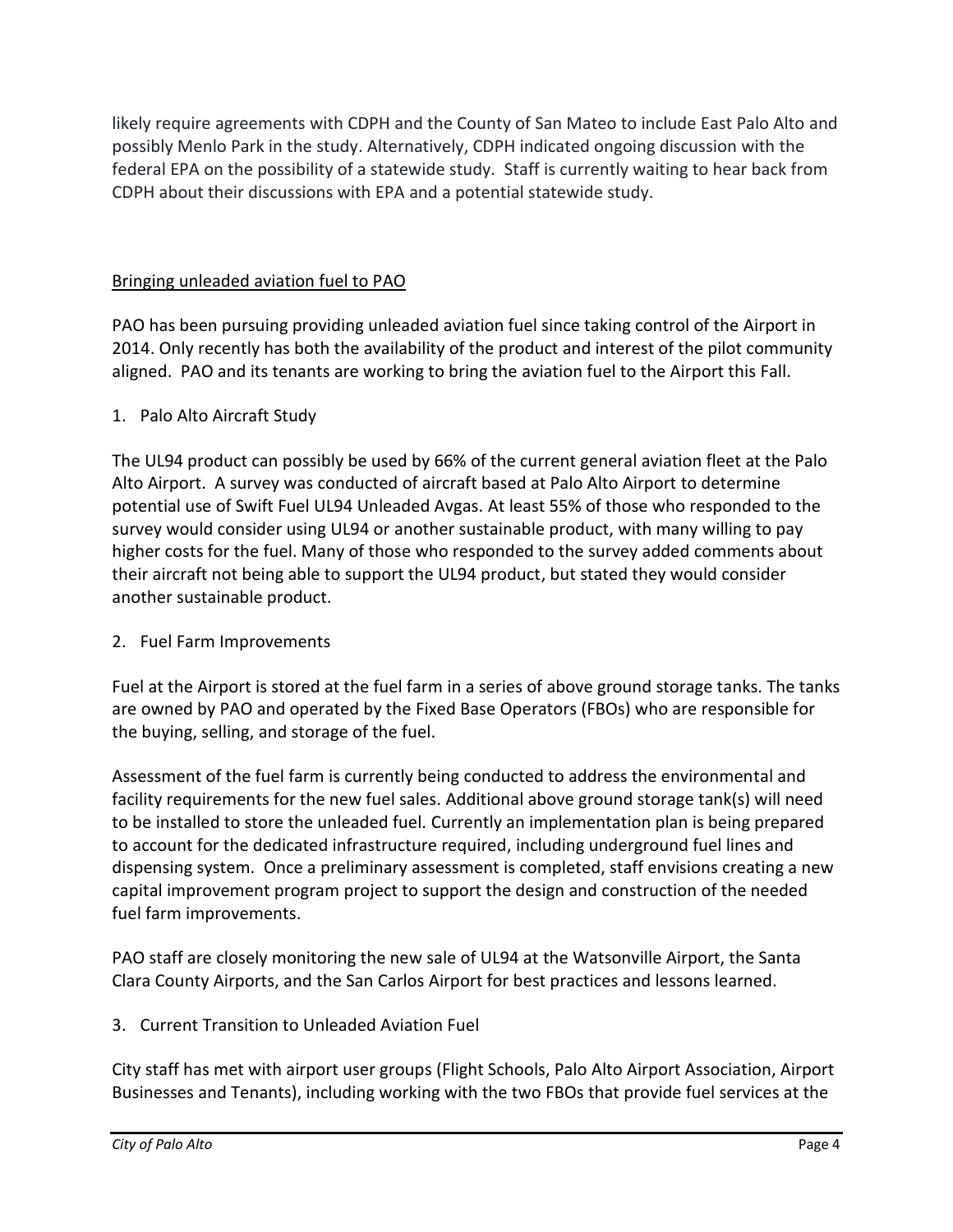Airport. Providing unleaded fuel at PAO will require both short- and longer-term actions, so staff is working with both FBOs to obtain deliveries of unleaded fuel while evaluating options for capital investment in additional fuel tanks.

Currently, Rossi Aviation is in the process of procuring UL94 as a source of fuel for eligible aircraft at the Palo Alto Airport. To be better prepared for the fuel to be sold, Rossi Aviation is encouraging their customers to complete the required certifications so that they can begin using this fuel when it arrives at PAO. This certification package is being sold through Swift Fuels. It will provide a placard that must be affixed to the aircraft prior to being able to fuel it. Forms will be provided that will need to be given to the Airframe & Powerplant (A&P) Mechanic so that they can process the documents with the FAA. Rossi Aviation is offering to assist aircraft owners with the process.

Additionally, Rossi Aviation is currently working to offer G100 Unleaded fuel as soon as approvals with the FAA have gone through and more engines are able to use the fuel. The FAA is currently working at a rapid pace and hopes to have many more aircrafts approved in the next year. This would allow for both low and high compression engines to be able to take advantage of unleaded avgas (aviation fuel) by purchasing the 100 Unleaded fuel.

West Valley Flight Club is also working to offer UL94 to its members. They are working with Swift Fuel to pursue two options 1) delivery of the fuel to a mobile refueler and/or 2) delivery to a tank in the fuel farm. West Valley Flight Club is working with Swift Fuels to determine the best solution for their members.

### Additional efforts towards Airport Sustainability

Reducing the lead-based fuels at the Airport is only one of many on-going efforts at PAO on its path to carbon neutrality. Recently, PAO was identified as an industry leader in sustainable practices and will be highlighted as a case study in the Transportation Research Board's Airports Cooperative Research Program's Guidebook for Resilience Toolkits at General Aviation Airports.

## 1. Existing PAO Infrastructure Improvements

In preparation for future demand for electric aircraft and additional solar facilities on the airfield, PAO has installed electrical infrastructure and conduit (underground pipes in which future utility lines will be installed) under the new aircraft-parking apron. This infrastructure and conduit will facilitate the installation of charging stations for electric aircraft and additional solar facility locations, making PAO one of the most advanced electrical infrastructure general aviation airports in the country. These improvements ensure that PAO is an industry leader as this emerging technology enters the aviation market.

### 2. Planning for Sustainability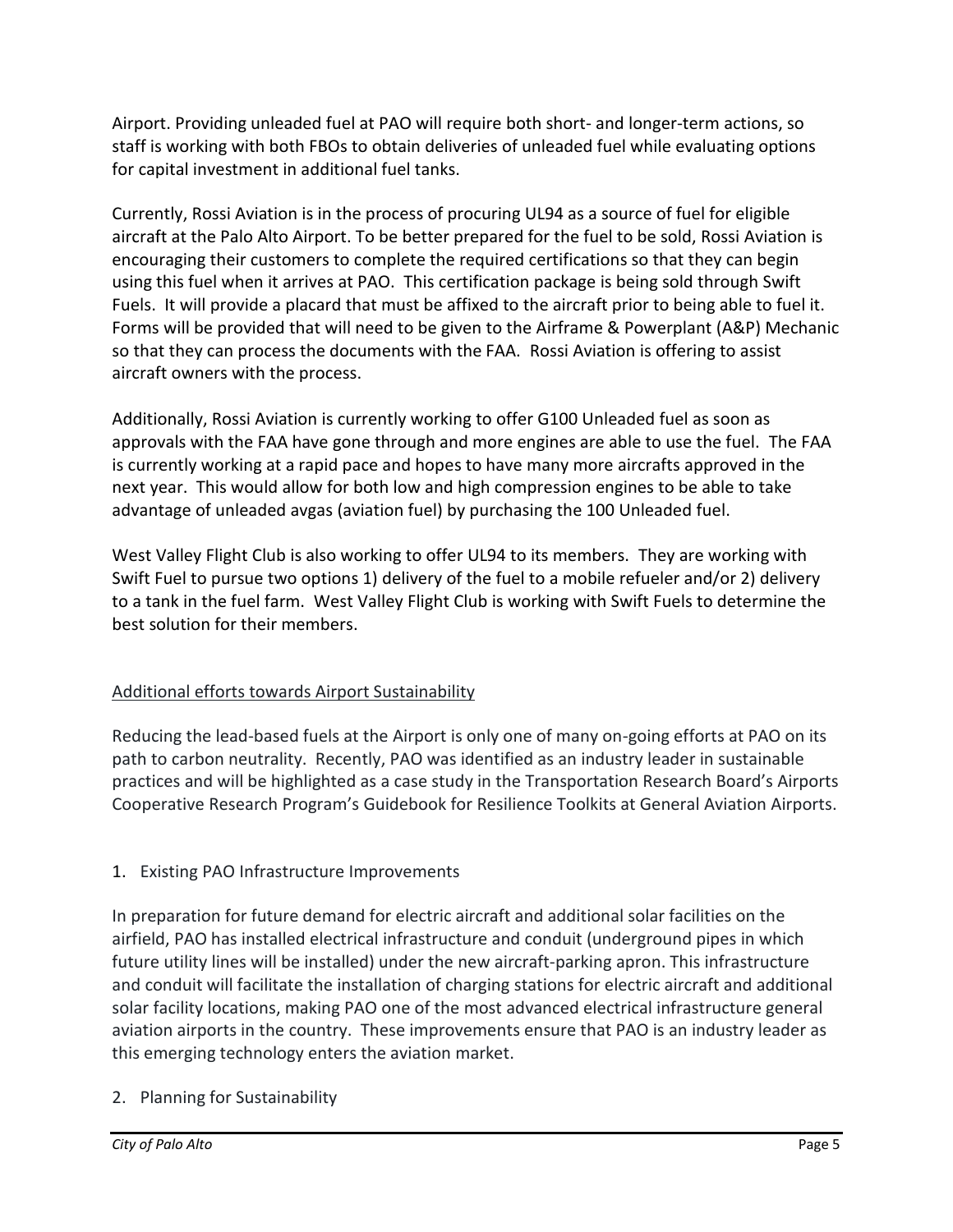In the fall of 2020, PAO went through the consultant selection process required by the FAA for the Airport Layout Plan (ALP) update, and C&S Engineers Inc. was selected to provide planning services. After transferring the Airport in 2014, PAO has applied for an FAA grant each year to update the ALP but funding was not available until this year. The first phase of the Airport Layout Plan (ALP) update has now been initiated.

The ALP will include the Sustainable Airport Comprehensive Plan. This multi-year project will provide a set of documents, developed within a sustainability framework, to guide the Airport's evolution over the next 20 years and beyond. The process will ensure the long-term viability of the Airport, the community, and the natural environment in a way that continues to support all Airport stakeholders. This effort will include an emphasis on technologies and initiatives that will reduce the Airport's reliance on fossil fuels and an evolution towards carbon neutrality. The effort will engage the community and Airport stakeholders to develop a series of sustainability goals and initiatives focusing on categories like the reduction of reliance on lead and fossil fuels, the natural environment, safety, operational improvements, economic diversity, community engagement, and emerging technologies.

PAO will also develop an electric vehicle roadmap, ensuring a conversation regarding the Airport's vehicles and the opportunity to provide electric charging stations to employees, users, businesses, and the public at the Airport.

### 3. Electric Aircraft

PAO is actively coordinating with electric aircraft manufacturers to ensure that it is prepared to welcome and provide charging for the future electric aircraft fleet. The Airport is also collaborating with other airports across the state to develop a series of waypoints or charging stations for future electric fleets. A recent survey of airport users found that over 35 percent are interested in electric aircraft with interest anticipated to grow as electric aircraft enter the marketplace.

### **Next Steps**

The Palo Alto Airport is committed to supporting the use of unleaded fuel at the airport, and to planning for future sustainability improvements. The following are staff's key upcoming work items in those areas:

- 1. Partner with California Department of Public Health and Santa Clara County, as appropriate, on implementation of a blood lead level study to include Palo Alto Airport.
- 2. Work with the two Fixed Base Operators to provide unleaded fuel at the airport, with initial availability of the Swift Fuels UL94 Unleaded product in fall 2021.
- 3. Manage consultant work to evaluate and develop options for retrofitting the tank farm to accommodate unleaded fuel, and bring a budget action to Council if needed to begin work on capital improvement.